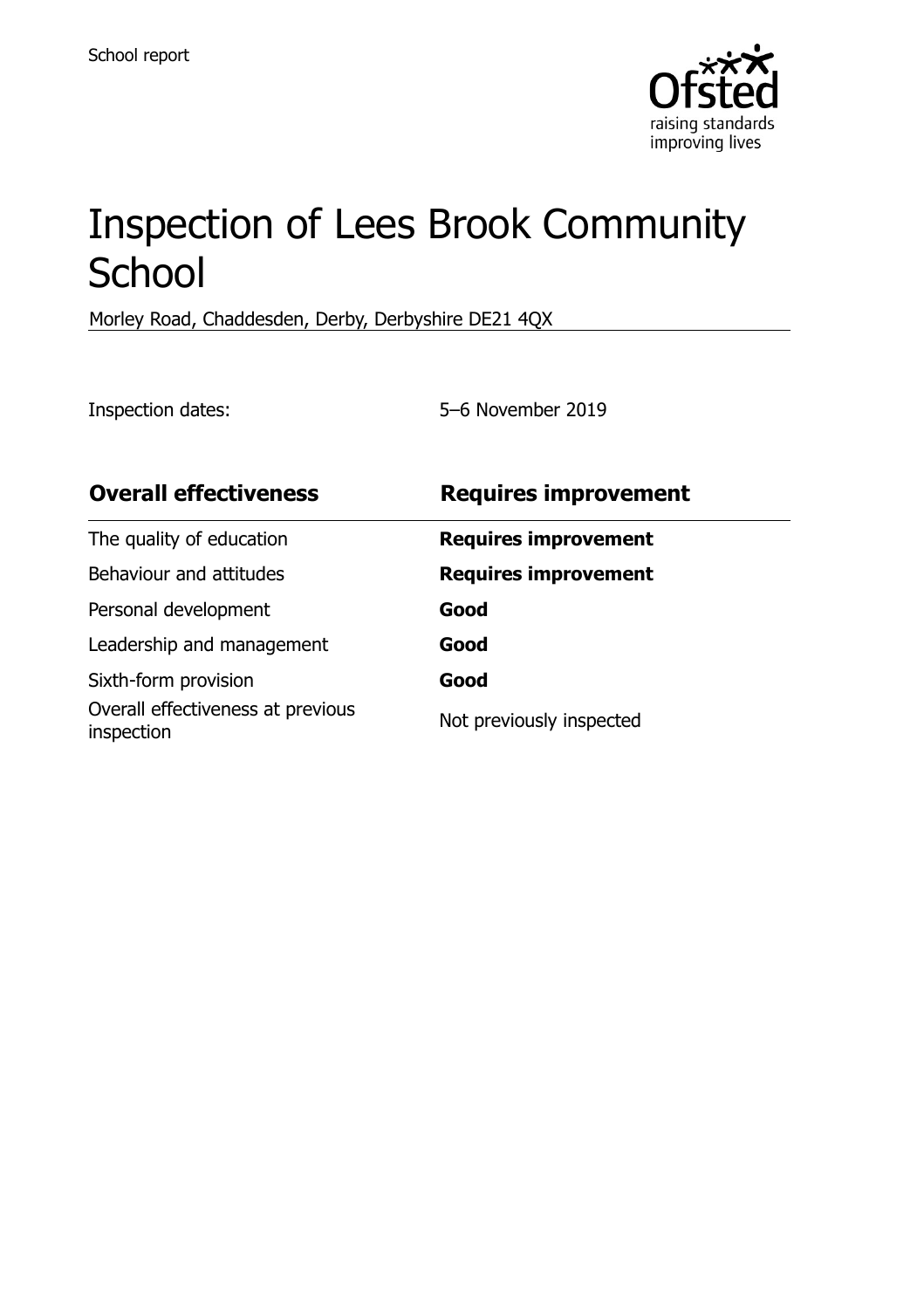

### **What is it like to attend this school?**

This is a welcoming and inclusive school. Pupils are happy. They say they are well looked after and feel safe. They appreciate the extra help and support they receive from their teachers. Pupils value the many opportunities to take part in extracurricular activities.

Most pupils report that incidents of bullying are low. They feel confident that staff deal with incidents of bullying quickly. Pupils know who they can talk to about any worries they may have. They like the new system of rewards for good effort. Most pupils generally behave well in lessons and around the school. However, some pupils do not always behave well, sometimes disrupting learning for others. The school is very busy during social times. Movement around the school can be uncomfortable, particularly in the corridors.

Leaders are committed to helping pupils achieve their best. Teachers care about pupils' achievement and their well-being. Relationships are positive. There is more to do to ensure that all pupils achieve as well as they can.

Students who attend the school's 'Skills Academy' in key stage 5 are thriving. This centre is well regarded in the community. Students study courses which meet their specific needs and interests. They achieve well.

#### **What does the school do well and what does it need to do better?**

Leaders have established a collaborative and inclusive culture. Morale is good. Staff and pupils enjoy being at the school. Leaders are beginning to improve the quality of education. They recognise that pupils' achievement is improving in some subjects more quickly than in others.

Leaders have ensured that the curriculum is ambitious. Pupils study a broad range of subjects in key stages 3 and 4. In key stage 4, leaders have increased the number of optional subjects pupils can choose. Leaders have ensured that the subjects pupils study meet their needs and aspirations. These include vocational subjects such as construction and engineering.

Standards are rising. Pupils, parents and carers say they appreciate the support they receive. Some teaching in key stage 3 does not always prepare pupils well enough for key stage 4. Teachers' expectations are not always high enough, especially for boys and disadvantaged pupils. In some classes, teachers do not challenge pupils when work is left incomplete or is poorly presented. Pupils say that their enjoyment of learning depends on which teacher they have. Not all staff apply the behaviour policy consistently.

Leaders assess and identify the needs of pupils with special educational needs and/or disabilities (SEND) well. The additional support these pupils receive is well coordinated. However, not all teachers adapt their plans to meet these pupils' needs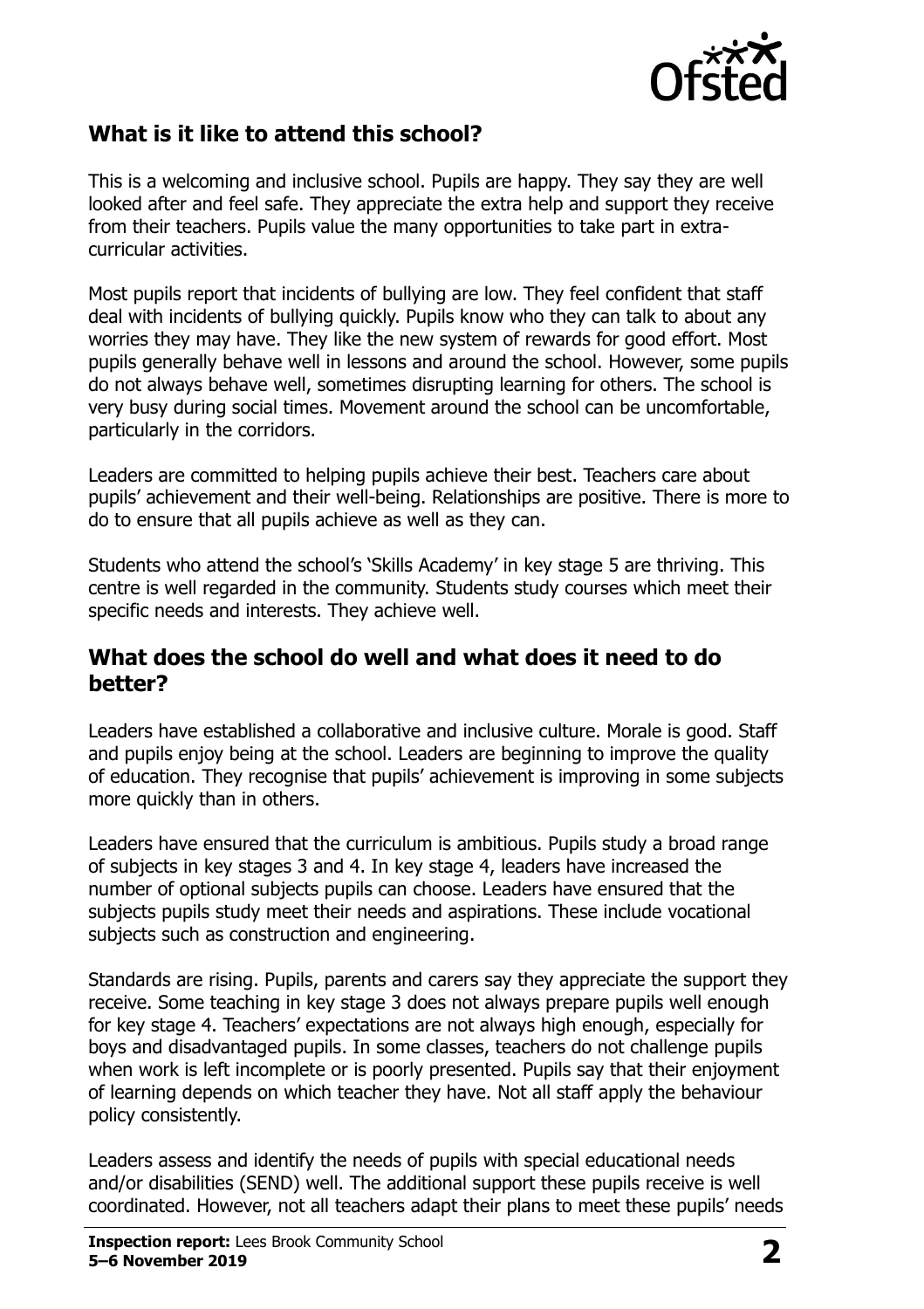

in the classroom.

Pupils, parents and staff agree that standards of pupils' behaviour have improved over the last three years. Attendance has improved. Most pupils conduct themselves well in lessons. Not all are as motivated as they should be, particularly boys and disadvantaged pupils. This leads to incidents of low-level disruption which affect the enjoyment of learning for others. Fixed-term exclusions are reducing but remain high.

Leaders promote pupils' personal development well. There is a well-planned programme for careers education across all year groups. Pupils can see how this guidance has helped them to prepare for future education and employment. The school's citizenship course ensures that pupils learn about healthy living and keeping safe. For example, they learn about mental health, online safety, knife crime and gang culture. Pupils describe the school's extra-curricular programme as 'the best in the area'. They value the broad range of activities offered, which support their spiritual, social and moral development well. These activities include sports, dance, forensic science and the Duke of Edinburgh's Award scheme. Pupils' understanding of different cultures is less well developed.

Students in the sixth-form 'Skills Academy' are thriving. They enjoy their learning and work hard. They value the opportunities to study vocational qualifications which meet their needs and aspirations. The curriculum is precisely tailored to meet students' specific and often complex needs. The learning facilities are excellent. Staff care passionately about students' enjoyment of learning and their success. Expectations are high and students respond positively to this. They achieve well. Students are well prepared for their next steps. They receive high-quality careers guidance and enjoy meaningful experiences of the world of work, such as meeting employers from different fields.

The headteacher and senior leaders, together with governors, recognise the progress that has been made in improving aspects of the school. They are realistic about what still needs to be done to ensure that there is ambition for all pupils across the curriculum and that all pupils behave well.

# **Safeguarding**

The arrangements for safeguarding are effective.

Leaders complete all the required checks to ensure that adults working in the school are suitable to work with young people. Staff know pupils well and act quickly when concerns arise. Leaders work well with other agencies to keep vulnerable pupils safe from harm. Record-keeping is thorough. Leaders ensure that pupils learn how to stay safe. For example, pupils learn about online safety and knife crime. Leaders ensure that appropriate action is taken when necessary to protect pupils' safety, including when concerns arise about the conduct of adults.

# **What does the school need to do to improve?**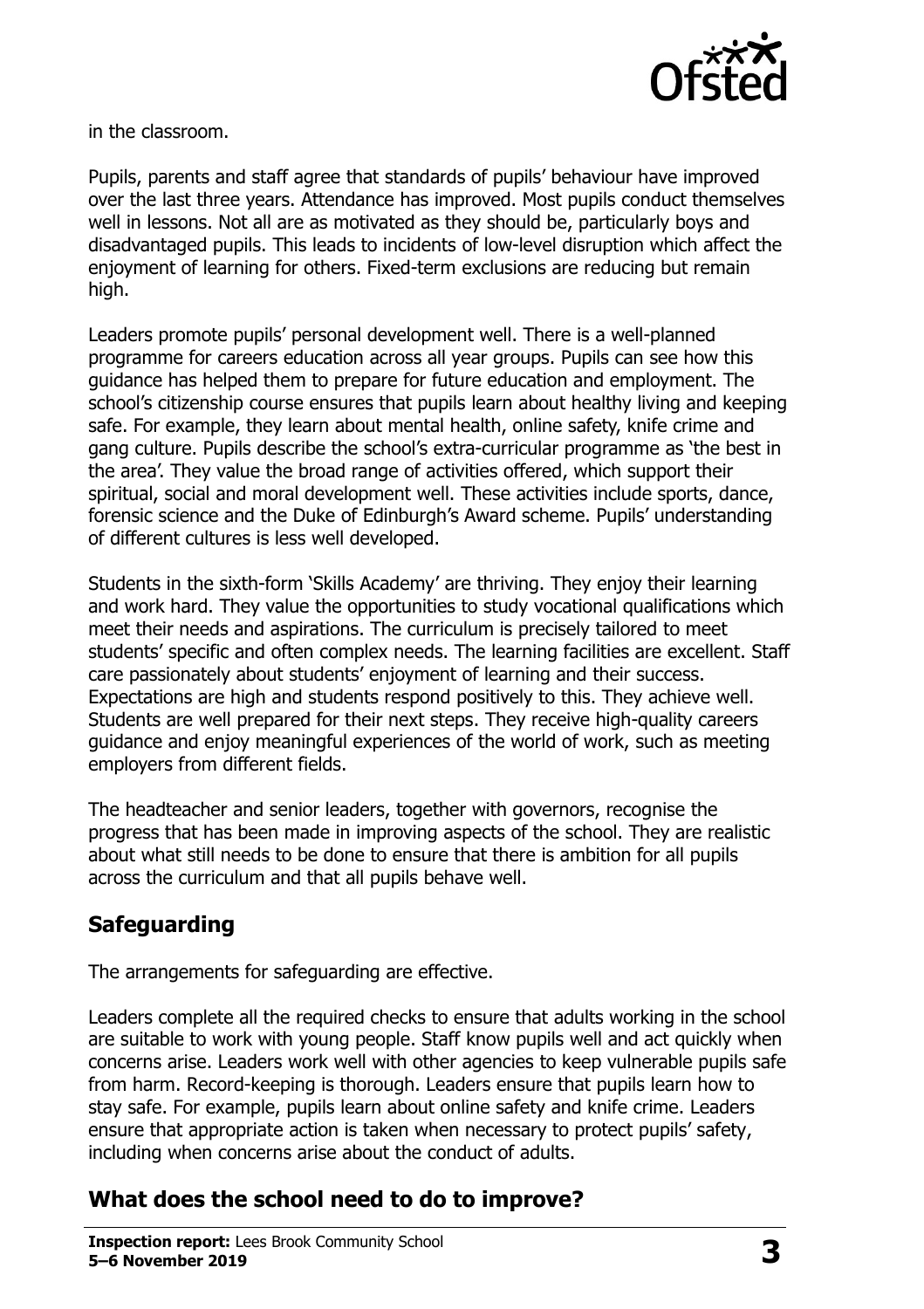

# **(Information for the school and appropriate authority)**

- Teachers' expectations of what pupils can achieve are not consistently high enough. Senior leaders, together with subject leaders, should ensure that the curriculum is equally ambitious for all pupils so that all pupils achieve as well as they are able across the curriculum.
- Disadvantaged pupils do not achieve as well as they should. Low expectations and a patchy curriculum in some subjects mean that these pupils are not well prepared for key stage 4. Teaching does not consistently ensure that these pupils receive and use the knowledge they need to succeed. Leaders should ensure that the curriculum is implemented in such a way that disadvantaged pupils acquire the knowledge, understanding and skills they need to achieve well.
- $\blacksquare$  The academic support for pupils with SEND is not always given the priority it needs. Needs are well identified, and information is shared, but this is not always acted on. Leaders need to ensure that teaching meets the needs of these pupils by adapting their curriculum appropriately.
- Staff and parents recognise that the school is improving. They also recognise that standards of behaviour are improving. However, there are pockets of anti-social behaviour and incidents of low-level disruption from a small number of pupils. This is to the frustration of other pupils. Leaders need to ensure that staff are more consistent in their application of the school's behaviour management policy. Leaders also need to ensure that all pupils respect and follow the school's expectations about their conduct.

# **How can I feed back my views?**

You can use [Ofsted Parent View](http://parentview.ofsted.gov.uk/) to give Ofsted your opinion on your child's school, or to find out what other parents and carers think. We use Ofsted Parent View information when deciding which schools to inspect, when to inspect them and as part of their inspection.

The Department for Education has further quidance on how to complain about a school.

If you're not happy with the inspection or the report, you can [complain to Ofsted.](http://www.gov.uk/complain-ofsted-report)

# **Further information**

You can search for [published performance information](http://www.compare-school-performance.service.gov.uk/) about the school.

In the report, '[disadvantaged pupils](http://www.gov.uk/guidance/pupil-premium-information-for-schools-and-alternative-provision-settings)' refers to those pupils who attract government pupil premium funding: pupils claiming free school meals at any point in the last six years and pupils in care or who left care through adoption or another formal route.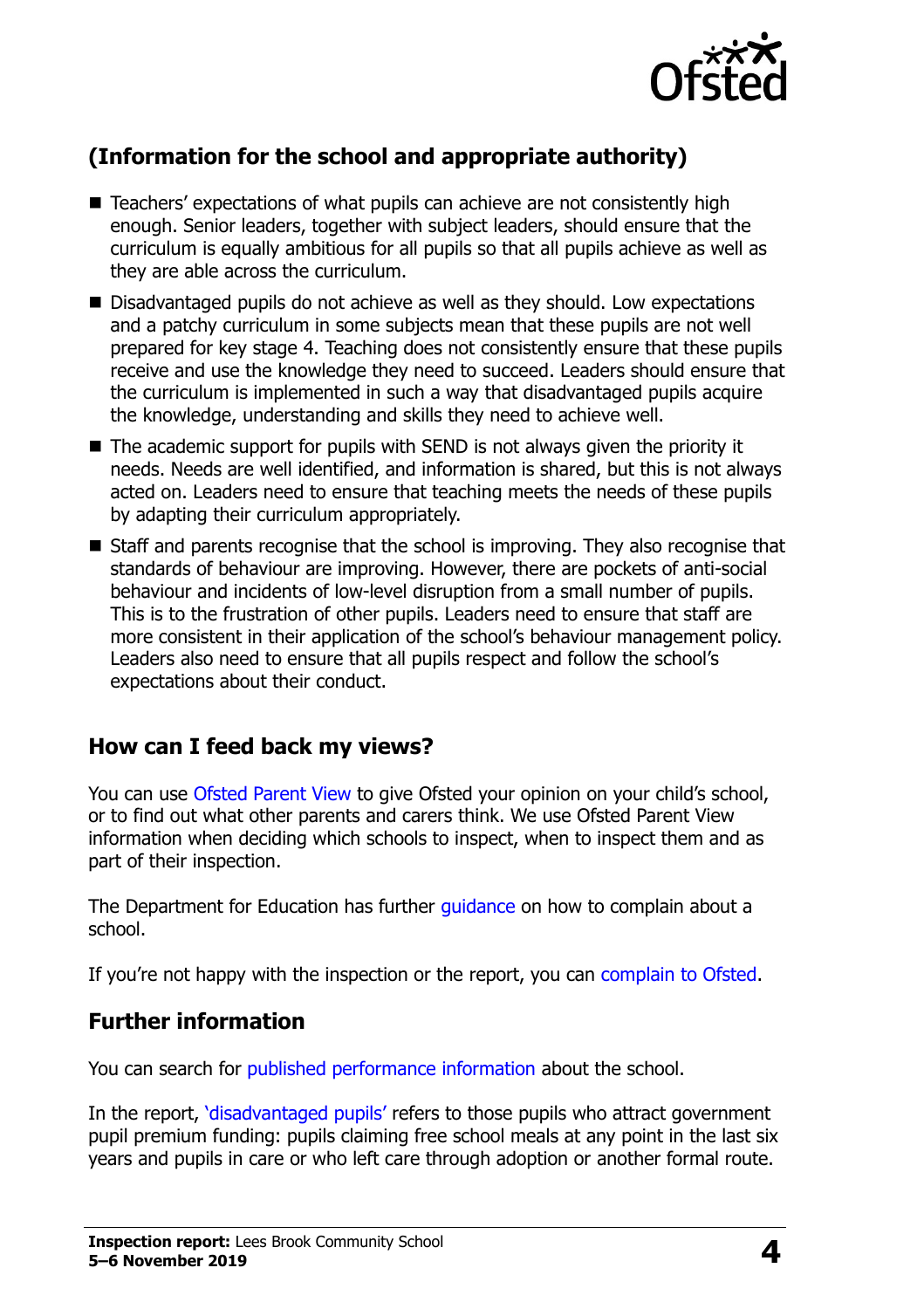

### **School details**

| Unique reference number                            | 143934                   |
|----------------------------------------------------|--------------------------|
| <b>Local authority</b>                             | Derby                    |
| <b>Inspection number</b>                           | 10104892                 |
| <b>Type of school</b>                              | Secondary                |
| <b>School category</b>                             | Academy converter        |
| <b>Age range of pupils</b>                         | 11 to 18                 |
| <b>Gender of pupils</b>                            | Mixed                    |
| <b>Gender of pupils in sixth-form</b><br>provision | Mixed                    |
| Number of pupils on the school roll                | 1,120                    |
| Of which, number on roll in the<br>sixth form      | 59                       |
| <b>Appropriate authority</b>                       | Board of trustees        |
| <b>Chair of trust</b>                              | <b>Tim Gallimore</b>     |
| <b>Headteacher</b>                                 | Zoe House                |
| Website                                            | www.leesbrook.co.uk      |
| Date of previous inspection                        | Not previously inspected |

#### **Information about this school**

- Lees Brook Community School joined The Northworthy Trust in January 2017. When its predecessor school, Lees Brook Community School, was last inspected by Ofsted, it was judged to require improvement overall.
- The school's post-16 provision, 'The Skills Academy', offers a range of vocational courses, mostly at levels 1 and 2. Many of the students who attend this provision have high-level needs.
- The school uses one alternative education provider, Derby Pride Academy. In addition, the school provides an on-site alternative education facility, 'Lees Brook Hall', for a small number of pupils.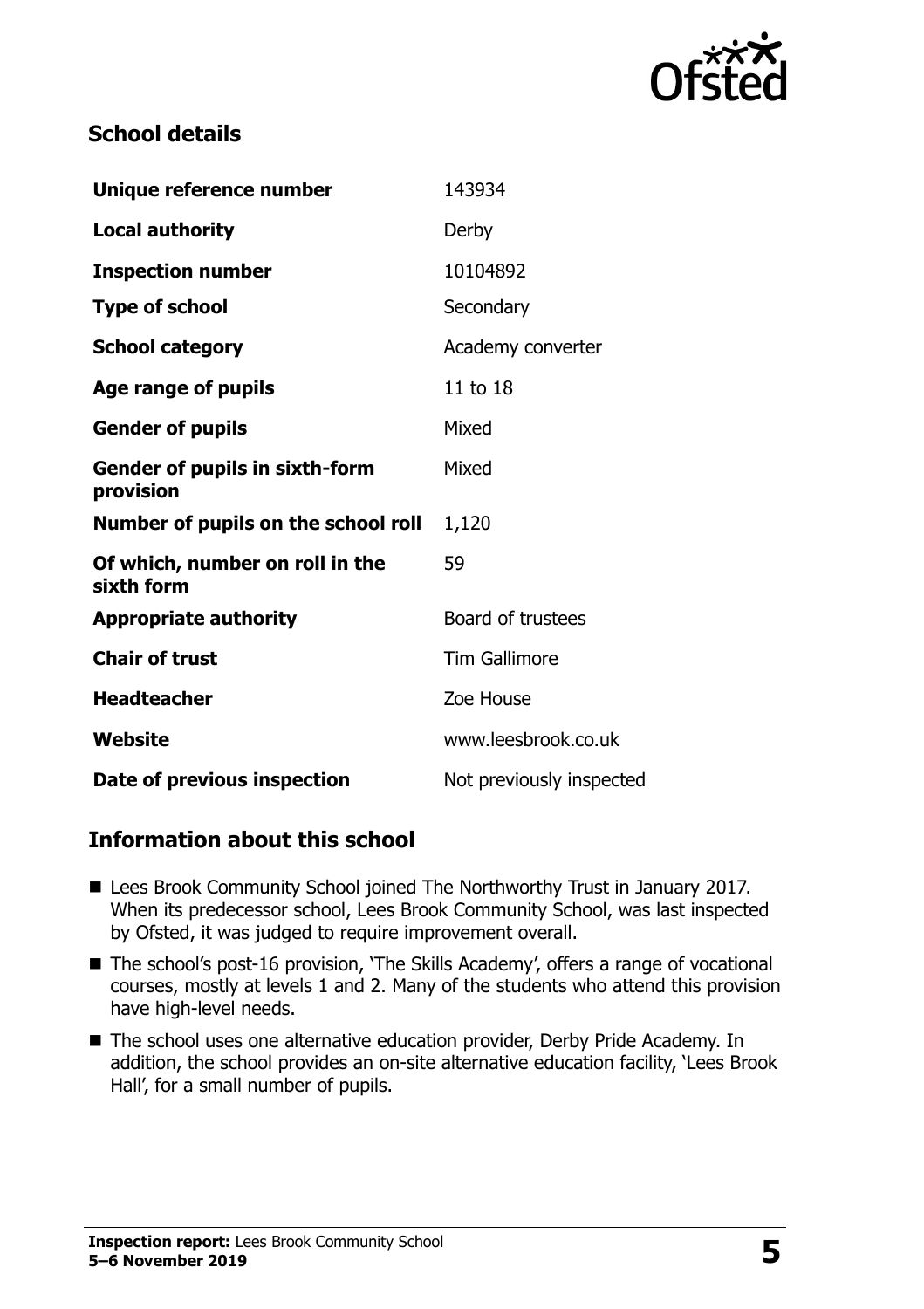

### **Information about this inspection**

We carried out this inspection under section 5 of the Education Act 2005.

- Inspectors met with the headteacher and other members of the senior leadership team. Meetings were also held with the leaders for the sixth form, the provision for pupils with SEND and alternative provision.
- An inspector met with the school's designated leaders for safeguarding to evaluate the school's policies, procedures and record-keeping. This included a review of the school's single central register and the school's processes for recruiting staff.
- **Inspectors met with two groups of staff, including a group of newly qualified** teachers.
- $\blacksquare$  Meetings were also held with the chair of the local governing body and with the chief executive officer of the trust.
- $\blacksquare$  The subjects that were considered in depth as part of this inspection were English, mathematics, science, geography and expressive arts. In each subject, inspectors visited lessons, scrutinised the work in pupils' books and held discussions with subject leaders, teachers and pupils.
- **Inspectors met with several groups of pupils, including students in the sixth form.**
- Inspectors considered the 64 responses to Parent View, Ofsted's online survey, including 46 free-text comments. Inspectors also considered the 33 responses to Ofsted's staff survey.

#### **Inspection team**

| Chris Stevens, lead inspector | Her Majesty's Inspector |
|-------------------------------|-------------------------|
| <b>Christine Horrocks</b>     | Ofsted Inspector        |
| Laurence Reilly               | Ofsted Inspector        |
| Michael Wilson                | Ofsted Inspector        |
| Sally Wicken                  | Ofsted Inspector        |